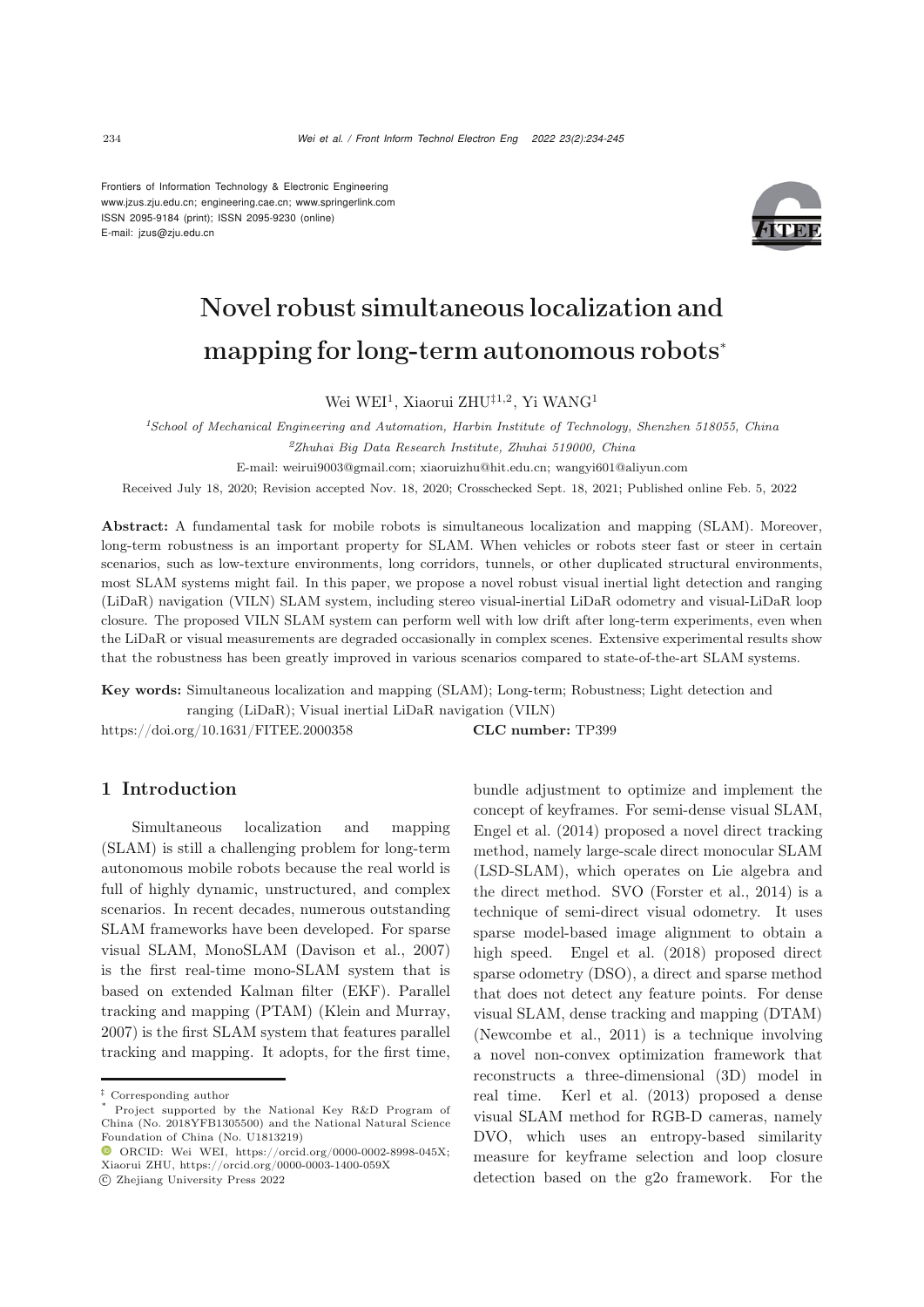light detection and ranging (LiDaR) SLAM framework, Gmapping [\(Grisetti et al.](#page-10-6), [2007](#page-10-6)) is a SLAM system based on Rao-Blackwellization particle filter (RBPF), which is the most used SLAM package in robots. KartoSLAM [\(Konolige et al.](#page-10-7), [2010](#page-10-7)) is a graph-based SLAM system, which uses large pose-graph optimization called sparse pose adjustment (SPA). [Deschaud](#page-10-8) [\(2018\)](#page-10-8) presented a scan-to-model matching framework, implicit moving least squares (IMLS)-SLAM, which yields low-drift results and uses only 3D LiDaR data. For LiDaR and visual fusion SLAM systems, [Xu et al.](#page-11-1) [\(2018](#page-11-1)) proposed a robust indoor SLAM by switching mode and data fusion, which uses RGB-D cameras and two-dimensional (2D) low-cost LiDaR measurements. However, none of the above approaches have been able to solve the problem of long-term robust running in certain scenarios, such as low-texture environments, long corridors, tunnels, or other duplicated structural environments.

[Specifically](#page-11-2) [for](#page-11-2) [long-term](#page-11-2) [robustness,](#page-11-2) Zhao HJ et al. [\(2008\)](#page-11-2) proposed a method of SLAM in a dynamic large outdoor environment using a laser scanner. They found that the method is very timeconsuming for tracking many static or moving objects. [Sünderhauf et al.](#page-11-3) [\(2013\)](#page-11-3) described a novel concept of learning to predict systematic changes in the appearance of environments and then, by using this learned knowledge, to predict its appearance under different environmental condi[tions. However,](#page-11-5) it requires the learning of different vocabularies for discr[ete](#page-11-4) [sets](#page-11-4) [of](#page-11-4) [environmental](#page-11-4) [conditions.](#page-11-4) Zhang and Singh [\(2015\)](#page-11-4) proposed a general framework, termed vision-LiDaR odometry and mapping (V-LOAM), which combines visual odometry and LiDaR odometry. The method starts with visual odometry and fine-tunes motion estimation and point cloud registration at the same time by scan matching based LiDaR odometry, which does not perform well for continuous darkness. Further, it uses consecutive frames to estimate poses, which can hardly build maps for reuse or long-term running. [Hemann et al.](#page-10-9) [\(2016](#page-10-9)) have presented a method that tightly couples the measurements of the inertial measurement unit (IMU) and accumulates the LiDaR heightmap in the form of an error-state Kalman filter. However, duplicated structural environments, such as long corridors or tunnels, might cause long-term robustness problems. ORB-SLAM2 (Mur-Artal and

Tardós, [2017](#page-11-5)), which is a complete SLAM system for monocular, stereo, and RGB-D cameras, might not run for a long period in low-texture environments. A cloud-based real-time outsourcing localization architecture has been proposed by [Zhu et al.](#page-11-6) [\(2017](#page-11-6)) to allow a ground mobile robot to identify its location relative to a road network map and reference images in the cloud, which heavily depends on the quality of the network. [Banerjee et al.](#page-10-10) [\(2019\)](#page-10-10) proposed a method for pruning views in a visual SLAM system to maintain its speed and accuracy for longterm use. However, the rapid steering of vehicles or robots with visual sensors might cause the images to be blurred. Moreover, the visual sensors might be over-exposed by sudden light changes, e.g., when the vehicles come out of a tunnel. These complex situations might hinder the system from long-term running. [Shao et al.](#page-11-7) [\(2019](#page-11-7)) presented a stereo visual inertial LiDaR SLAM using the iterative closest point (ICP) to refine loop closure, which can easily fail when the initial parameters are not appropriate. [Kim et al.](#page-10-11) [\(2019\)](#page-10-11) presented a robust year-round localization performance even when the learning occurs in just a single day. However, in new scenarios, the algorithm needs to learn the whole environment again.

Recently, to solve the long-term SLAM problem in dynamic complex scenarios, some researchers have studied deep learning based technologies that could introduce semantic information for the SLAM system. [Zhao ZR et al.](#page-11-8) [\(2019\)](#page-11-8) labeled the point clouds with semantic segmentation information, but there was no improvement in accuracy and long-term robustness. [Patel et al.](#page-11-9) [\(2019](#page-11-9)) used semantically enhanced feature matching and visual-inertial bundle adjustment to improve the long-term robustness of odometry, especially in feature-sparse environments, but this is not suitable for outdoor environments. [Nair et al.](#page-11-10) [\(2020](#page-11-10)) designed a monocular multi-body SLAM system to perform dynamic multi-object and ego localization in a unified framework in metric scale. However, the end-to-end network structure is not conducive to the integration of heterogeneous data [\(Wang et al.](#page-11-11), [2020\)](#page-11-11) to improve the long-term robustness, and most deep learning SLAM systems (e.g., those in [Lee et al.](#page-11-12) [\(2020](#page-11-12)) and [Wagstaff et al.](#page-11-13) [\(2020](#page-11-13))) can hardly balance accuracy, efficiency, and long-term running compared with traditional SLAM systems. Therefore, in this study, a novel SLAM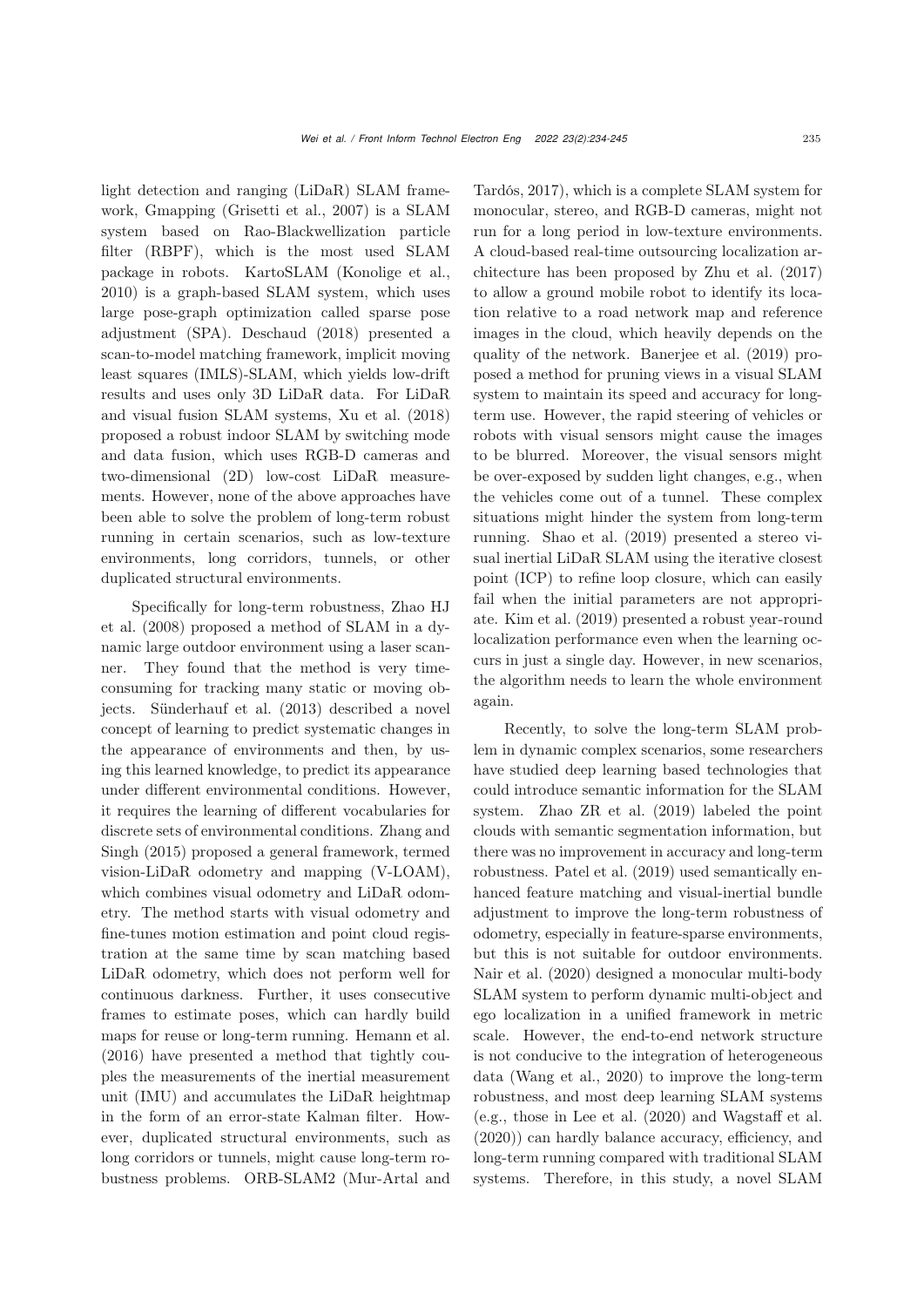system is proposed to achieve long-term running and high robustness, as well as good accuracy in various real-time scenarios.

In this paper, we propose a robust visual inertial LiDaR navigation (VILN) SLAM framework, which includes tightly coupled stereo visual-IMU, loosely coupled LiDaR odometry, a LiDaR enhanced visual loop closure system, and a LiDaR and vision fused map. By combining the LiDaR point cloud and image feature (oriented FAST (features from accelerated segment test), rotated BRIEF (binary robust independent elementary features), or ORB (oriented FAST and rotated BRIEF)) points as constraints, we use the graph optimization method to optimize the robot pose. Meanwhile, the bag of words (BoW) based on ORB features and the grid scan-match based on the LiDaR point cloud are involved in loop closure detection, and then the LiDaR grid map is further optimized. In the end, a fused map including both the LiDaR grid and visual features is established which could perform well with low drift after long-term experiments based on relocalization.

The main contributions of our work are as follows:

1. A novel robust VILN SLAM framework is proposed. It provides fused loop closure correction and real-time accurate state estimation.

2. A robust visual-IMU-LiDaR odometry is proposed. It provides long-term robustness in lowtexture environments and duplicated structural environments. Moreover, it is validated when the vehicle or robot steers fast or the visual sensors are overexposed by light changes.

3. A LiDaR enhanced visual loop closure system is presented. It uses visual BoW and LiDaR scan for mapping, which is more robust than ICP and can detect and correct the loop even in low-texture environments or duplicated structural environments. It will reduce the cumulative error, improve the positioning accuracy, and guarantee robust and long-term running.

4. A LiDaR and vision fused map is established which contains only the ORB feature points and Li-DaR submap and can easily run for a long term with low drift by relocalization.

## 2 VILN SLAM framework

We develop our framework under tightly coupled visual-IMU and loosely coupled LiDaR fusion. We use the raw IMU measurements and preintegration method with visual and LiDaR measurements to optimize the states of the whole system, which could work well in vision or LiDaR degraded cases or when the motions are fast. To the best of our knowledge, our framework is one of the few visual-IMU-LiDaR fusion algorithms that can run in complex environments and exhibit long-term robustness.

VILN SLAM consists of three major systems, i.e., stereo visual inertial odometry (VIO), a visual-LiDaR mapping system, and a LiDaR enhanced visual loop closure system. Fig. [1](#page-2-0) shows the complete framework of VILN SLAM. The stereo VIO consists of a visual frontend and a backend optimizer. The visual frontend performs frame-to-frame tracking and stereo matching and then outputs stereo matches



<span id="page-2-0"></span>Fig. 1 Overview of the VILN SLAM framework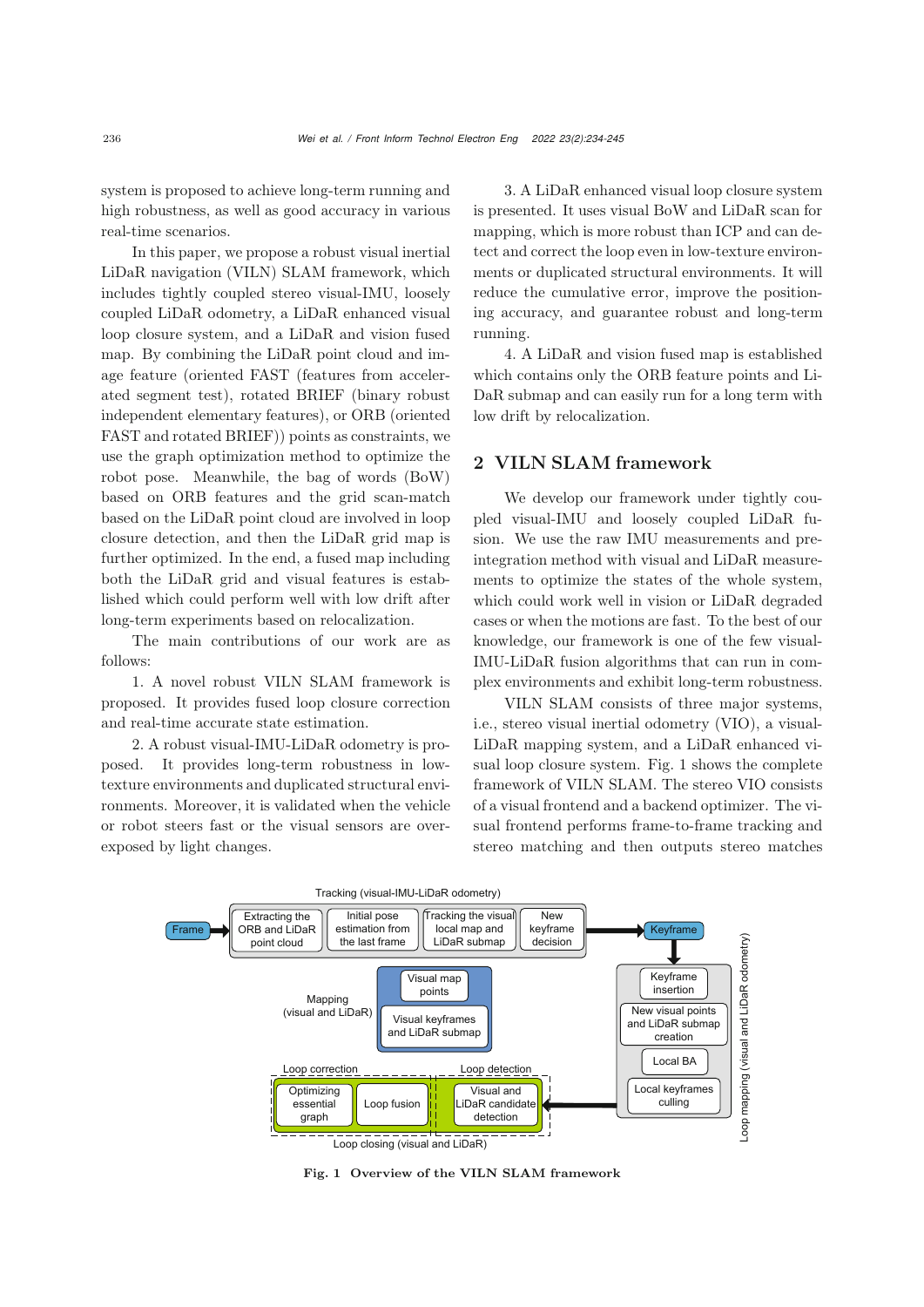as visual measurements. The backend optimizer takes the stereo matches and IMU measurements and performs both IMU pre-integration and tightly coupled smoothing over a pose graph. When VILN SLAM is configured to perform LiDaR feedback, the pose graph has one additional constraint added, which is the pose between the factors formulated from the LiDaR mapping poses. The VIO backend optimizer outputs the pose estimate at both the IMU rate and camera rate in real time. In addition, we use a novel scan-matching method in the LiDaR mapping system. It uses the motion estimate from the VIO and performs LiDaR scan to map registration. The LiDaR enhanced visual loop closure system conducts visual loop detection and initial loop constraint estimation, which is further validated by random sample consensus (RANSAC) geometric verification and refined by point cloud alignment. A global pose graph constraining all LiDaR poses is optimized incrementally to obtain a globally corrected trajectory and LiDaR pose correction in real time once there is a loop. These optimized poses are sent back to the LiDaR mapping module for map update and relocalization. In the post-processing stage, using the LiDaR scans relative to the best LiDaR pose estimate yields the mapping results.

## <span id="page-3-1"></span><span id="page-3-0"></span>3 Stereo visual inertial odometry

#### 3.1 Hybrid visual frontend

Visual frontend performs frame-to-frame feature tracking and stereo matching for generating a set of stereo-matched sparse feature points, namely, stereo matches. The frame-to-frame tracking performance directly affects the quality of temporal constraints. Stereo matching is important for establishing the system and generating high-quality matches to constrain the scale. These two tasks are important for the stereo visual frontend. Traditionally, the feature-based visual frontend performs both of the tasks in the descriptor space. However, we observe that this method is sensitive to parameter tuning and is time-consuming. More importantly, this method does not use the prior information (the previous frame) in the tracking task. We use the Kanade– Lucas–Tomasi (KLT) feature tracker [\(Forster et al.](#page-10-3), [2014](#page-10-3)) to track all the feature points of the previous stereo matches, in either the left or the right image.

We have a tracked stereo match, and it is pushed into the output when they are both tracked. We still use feature-based methods for the stereo-matching task, as they are better while handling large baselines than KLT. Hence, the system that combines the direct and feature-based methods becomes a hybrid of the two.

#### 3.2 Backend optimizer

Providing real-time locally consistent state estimate at a relatively high frequency is the goal of the backend optimizer, which will be served as the motion model for the LiDaR mapping algorithm. It will be a good trade-off between accuracy and efficiency when we use a tightly coupled fixed-lag smoother to operate on a pose graph. Since a fixed-lag pose graph optimizer bounds the maximum number of variables, the computation cost is bounded. Another advantage of formulating the problem as a pose graph optimization problem is that it unifies different kinds of observations into the factor representation. This simplifies the procedure of adding new sensor inputs or constraints into the optimization problem.

The proposed VIO has the IMU pre-integration factor and structureless vision factor as constraints. The pose-graph formulation is shown in Fig. [2.](#page-4-0) Variables to be optimized are the states inside the window. Denote  $S_t$  as the state variable at the stereo frame time t:

$$
\mathbf{S}_t \doteq [\xi_t, \boldsymbol{v}_t, \boldsymbol{b}_t^{\mathrm{a}}, \boldsymbol{b}_t^{\mathrm{g}}], \tag{1}
$$

where  $\xi_t$  is the six-degree-of-freedom (6-DoF) system pose (IMU-centered robot pose at time  $t$ ),  $v_t$  is the associated linear velocity, and  $b_t^a$  and  $b_t^g$  are the accelerometer bias and gyroscope bias, respectively. The window of state variables being estimated is of the most recent  $N$  stereo frames. Past state variables are marginalized, producing prior factors on related variables.

#### 3.2.1 IMU pre-integration factor

We generate relative IMU measurements between  $S_i$  and  $S_j$  through the IMU pre-integration method [\(Forster et al., 2017\)](#page-10-12). Optimization of relinearization can be performed efficiently by IMU pre-integration. We denote  $r_{ij}^{\perp}$  as the residual of the IMU pre-integration factor, which contains three terms: the residual of pose  $r_{\triangle \xi_{ij}}$ , velocity  $r_{\triangle v_{ij}}$ , and bias  $r_{\triangle b_{ij}}$ .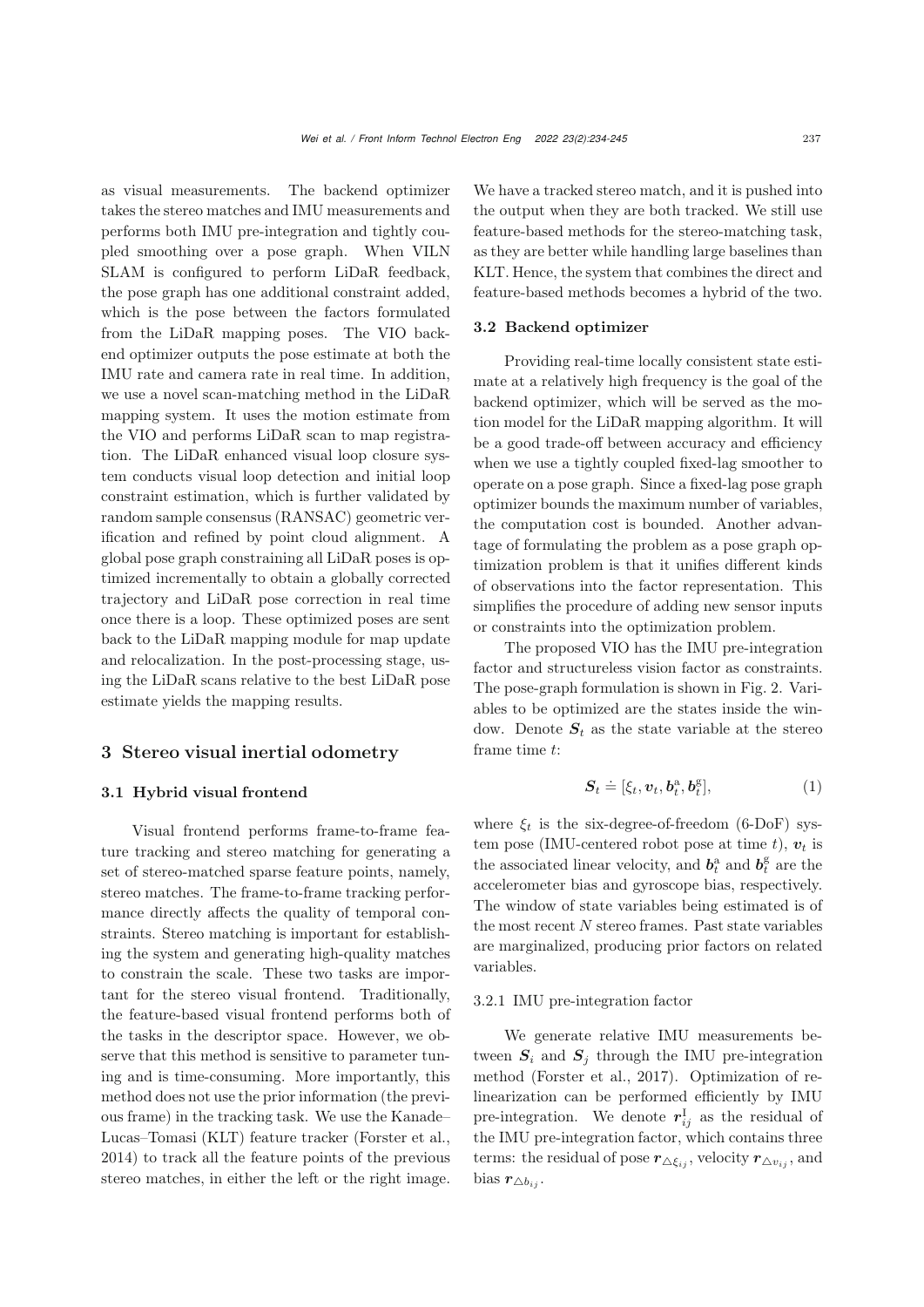

<span id="page-4-0"></span>Fig. 2 Pose-graph formulation in the visual inertial odometry: (a) the state to be marginalized is crossed; (b) after marginalization, prior factors are added back on the related variables [\(Shao et al., 2019\)](#page-11-7). References to color refer to the online version of this figure

#### 3.2.2 Structureless vision factor

We model visual measurements in a structureless fashion, as in the work of [Shao et al.](#page-11-7) [\(2019\)](#page-11-7). The benefits are two-fold. First, the computational cost is bounded, since the variable size is bounded to be the sliding window size at any point in time. Second, it is easier to manage the landmark variables. Consider a landmark  $p$ , whose position in the global frame is  $x_p \in \mathbb{R}^3$ , which is observed by multiple states. Denote the set of states observing  $p$  as  ${S}_p$ . For any state  $S_k$  in  ${S}_p$ , denote the residual formed by measuring  $p$  in the left camera image as  $r_{\xi_{k,\mathrm{lc}},p}^\mathrm{V}$ :

$$
\boldsymbol{r}_{\xi_{k,\mathrm{lc}},p}^{\mathrm{V}} = \boldsymbol{z}_{\xi_{k,\mathrm{lc}},p} - h(\xi_{k,\mathrm{lc}},\boldsymbol{x}_p),\tag{2}
$$

where  $\xi_{k,\text{lc}}$  is the left camera pose, obtained by applying an IMU-camera transformation to  $\xi_k$ ,  $z_{\xi_{k,\text{lc}},p}$ is the pixel measurement of  $p$  in the image, and  $h(\xi_{k,\text{lc}}, \mathbf{x}_p)$  encodes a perspective projection. We derive the residual for the right camera image in the same way. Since an iterative method is required for optimizing the pose graph, it is necessary to linearize the above residual. The following equation shows the linearized residuals for landmark p:

$$
\sum_{\mathcal{S}_p} ||\mathbf{F}_{kp} \delta \xi_k + \mathbf{E}_{kp} \delta \mathbf{x}_p + \mathbf{b}_{kp}||^2, \tag{3}
$$

where the Jacobians  $\mathbf{F}_{kp}$ ,  $\mathbf{E}_{kp}$ , and the residual error  $\mathbf{b}_{kp}$  are the results from linearization and are normalized by  $\Sigma_C^{1/2}$ , the visual measurement covariance, and  $\delta$  represents the tangent space. Then, we have the following:

$$
\|\boldsymbol{r}_p^{\mathrm{V}}\|_{\Sigma_C}^2 = \|\boldsymbol{F}_p \delta \xi_k + \boldsymbol{E}_p \delta \boldsymbol{x}_p + \boldsymbol{b}_p\|^2. \qquad (4)
$$

To avoid optimizing over  $x_p$ , the residual is projected into the null space of  $E_p$ : Premultiply each term by  $\mathbf{Q}_p \doteq$  $\dot{=} I - E_p (E_p^{\mathrm{T}} E_p)^{-1} E_p^{\mathrm{T}}$ , an orthogonal<br>**F** Then we have the structureless vi projector of  $E_p$ . Then we have the structureless vision factor for landmark  $p$  as follows:

$$
\|\boldsymbol{r}_p^{\mathrm{V}}\|_{\boldsymbol{\Sigma}_C}^2 = \|\boldsymbol{Q}_p \boldsymbol{F}_p \delta \xi_k + \boldsymbol{Q}_p \boldsymbol{b}_p\|^2. \tag{5}
$$

## 3.2.3 Optimization and marginalization

The pose graph optimization is a maximum a posteriori (MAP) problem, whose optimal solution is

$$
S_W^* = \arg\min_{S_W^*} (\|r_0\|_{\Sigma_0}^2 + \sum_{i \in W} \|r_{i(i+1)}^{\mathrm{I}}\|_{\Sigma_1}^2 + \sum_p \|r_p^{\mathrm{V}}\|_{\Sigma_C}^2),
$$
\n(6)

where  $S_W^*$  is the set of state variables inside the window,  $r_0$  and  $\Sigma_0$  are the prior factors and their associated covariance, respectively, and  $\Sigma_I$  is the covariance of the IMU measurements. The initial guess is given by the frontend pose estimation in Section [3.1,](#page-3-0) and the Levenberg–Marquart (LM) optimizer a[nd](#page-11-14) [Schur-complement](#page-11-14) [marginalization](#page-11-14) [\(](#page-11-14)Sibley et al., [2010](#page-11-14)) are applied to solve the nonlinear optimization problem.

# 4 Visual LiDaR fused map and loop closure

In this part, we introduce a visual-IMU-LiDaR fused mapping method, as well as a fast loop closing approach via the map. We use the VIO poses output from a high-rate IMU as the motion prior to performing 3D LiDaR scan to map registration.

#### 4.1 LiDaR scan distortion correction

First, since LiDaR scan points are time-stamped differently, we need to correct the motion distortion of 3D LiDaR point clouds. Denote any time within a scan as  $t_i$ . We correct the distortion of all points to the time of end of scan  $t_{k+1}$  based on the IMU rate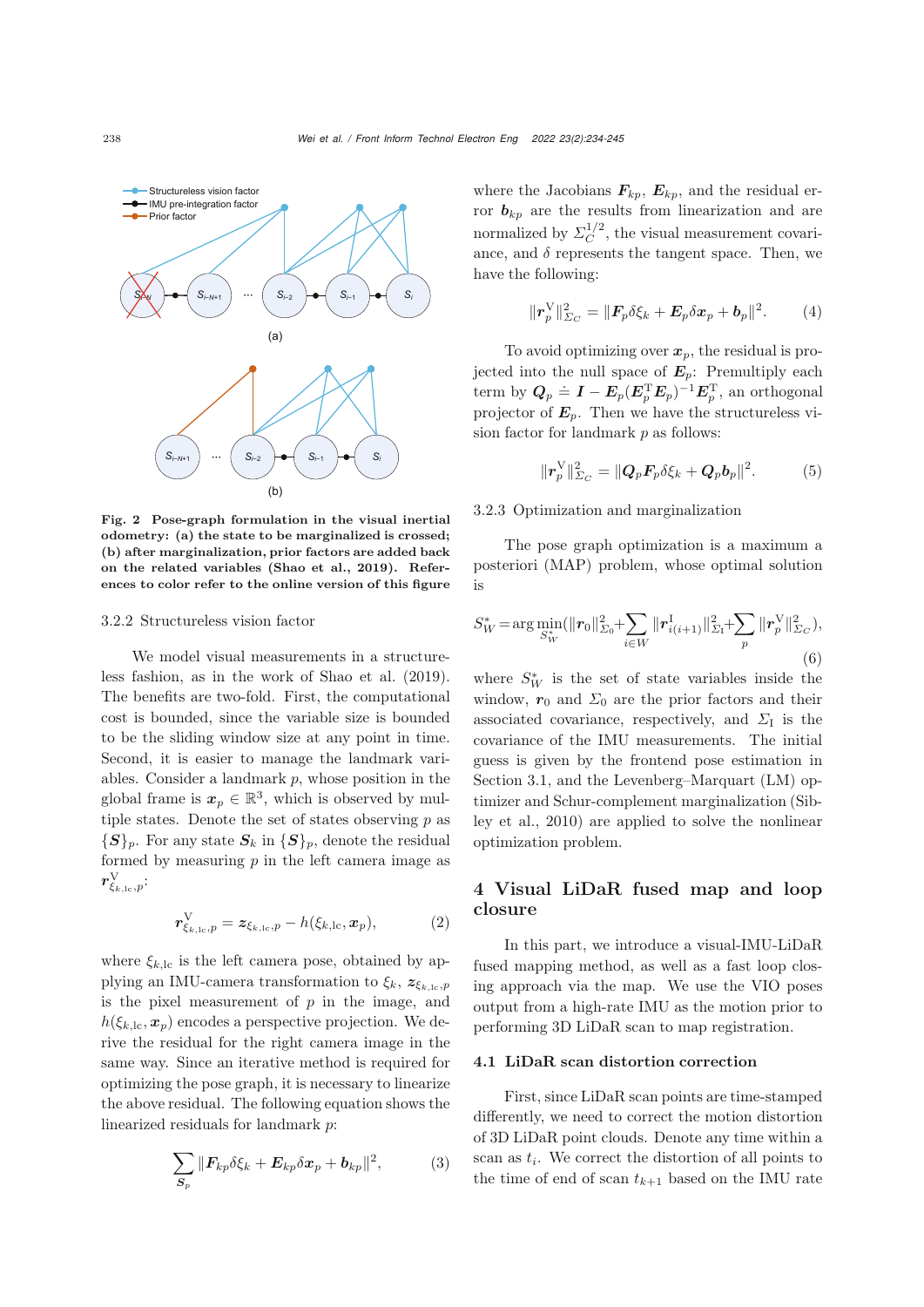VIO poses. Denote a LiDaR point at  $t_i$  as  $P_i$  and the undistorted point itself as  $\ddot{P}_i$ ; we have

$$
\tilde{\boldsymbol{P}}_i = (\boldsymbol{T}_{k+1}^{\mathrm{L}})^{-1} \boldsymbol{T}_i^{\mathrm{L}} \boldsymbol{P}_i, \tag{7}
$$

where  $T_{k+1}^{\text{L}}$  and  $T_i^{\text{L}}$  are pose transformation matrices<br>of the  $(h+1)$ <sup>th</sup> and *i*<sup>th</sup> frames of LiDeP from the of the  $(k + 1)$ <sup>th</sup> and  $i$ <sup>th</sup> frames of LiDaR from the closest VIO poses of the high-rate IMU, respectively.

#### 4.2 Scans and submaps

In our approach, each consecutive scan is matched against a small chunk of the world, called a submap  $M$ , using a nonlinear optimization that aligns the scan with the submap. We build a different submap from the best submap building method so far [\(Hess et al., 2016\)](#page-10-13). Submap construction is an iterative process of repeatedly aligning scan and submap coordinate frames, further referred to as frames. With the origin of the scan at  $\mathbf{0} \in \mathbb{R}^3$ , we now write the information about the scan points as  $H = \{h_k\}_{k=1,2,...,K}$ ,  $h_k \in \mathbb{R}^3$ . The pose  $\xi$  of the scan frame in the submap frame is represented as the transformation  $T_{\xi}$ , which rigidly transforms the scan points from the scan frame into the submap frame, defined as follows:

$$
T_{\xi}p = R_{\xi}p + t_{\xi}, \qquad (8)
$$

where  $\mathbf{R}_{\xi}$  is a 3 × 3 rotation matrix and  $t_{\xi}$  is a 3 × 1 translation vector.

A few consecutive scans are used to build a submap. These submaps take the form of Euclidean distance [\(Maurer et al.](#page-11-15), [2003](#page-11-15)) grids <sup>M</sup> :  $r\mathbb{Z} \times r\mathbb{Z} \times r\mathbb{Z} \to [0, d_{\text{max}}],$  which maps from discrete grid points at a given resolution  $r$ , e.g., 0.05 m, to values.

Whenever a scan is to be inserted into the Euclidean distance grid, the relative Euclidean distance submap needs to be computed once. We call a discrete grid a 3D binary image, which is a function I from the elements of an  $n_1 \times n_2 \times n_3$  array to {0,1}, where "1" represents that at least one point is in the  $r \times r \times r$  grid (voxel). Voxels of value "0" and "1" are called background voxels and foreground feature voxels (FVs), respectively. For the Euclidean distance metric, the distance transform (DT) of an image  $I$  is an assignment to each voxel  $x$  of the distance between  $x$  and the closest feature voxel  $(CFV)$ in I. For example, in Fig. [3](#page-5-0) for the 2D case, we transform a  $10 \times 10$  binary image to values in [0, 5].

In addition, in Fig. [4,](#page-6-0) we transform a reference scan to the Euclidean distance grid whose values are in [0, 10].

| 0              | 1     | 0                 | 0              | 0                         | 0              | 0                       | 0              | 1                       | 0              |
|----------------|-------|-------------------|----------------|---------------------------|----------------|-------------------------|----------------|-------------------------|----------------|
| 0              | 0     | 0                 | 0              | 0                         | 0              | 1                       | 0              | 0                       | 0              |
| 0              | 0     | 0                 | 0              | 0                         | 0              | 0                       | 1              | 0                       | 0              |
| 0              | 0     | 0                 | 0              | 0                         | 0              | 0                       | 0              | 0                       | 0              |
| 0              | 0     | 0                 | 0              | 0                         | 0              | 0                       | 1              | 0                       | 1              |
| 0              | 0     | 0                 | 0              | 0                         | 0              | 0                       | 0              | 0                       | 0              |
| 1              | 0     | 0                 | 0              | 0                         | 0              | 0                       | 0              | 0                       | 0              |
| 0              | 0     | 0                 | 0              | 1                         | 0              | 0                       | 0              | 0                       | 0              |
| 0              | 0     | 0                 | 0              | 0                         | 0              | 0                       | 0              | 0                       | 0              |
| 0              | 1     | 0                 | 0              | 0                         | 0              | 0                       | 0              | 0                       | 0              |
|                |       |                   |                |                           |                |                         |                |                         |                |
| 1              | 0     | 1                 | $\overline{2}$ | 2.236 1.414               |                | 1                       | 1              | 0                       | 1              |
| 1.414          | 1     |                   | 1.414 2.236    | $\overline{2}$            | $\mathbf{1}$   | 0                       | 1              | 1                       | 1.414          |
| 2.236          | 2     |                   |                | 2.236 2.828 2.236 1.414   |                | 1                       | 0              | 1                       | 2              |
| 3              | 3     |                   |                | 3.1623.6062.8282.2361.414 |                |                         | 1              | 1.414                   | 1              |
| $\overline{2}$ |       | 2.236 2.828 3.162 |                | 3                         | $\overline{2}$ | 1                       | 0              | 1                       | 0              |
| 1              |       | 1.414 2.236 2.236 |                | $\overline{2}$            | 2.236 1.414    |                         | 1              | 1.414                   | 1              |
| 0              | 1     | $\overline{2}$    | 1.414          | 1                         |                | 1.414 2.236             | $\overline{2}$ | 2.236                   | $\overline{2}$ |
| 1              | 1.414 | $\overline{2}$    | 1              | 0                         | $\mathbf{1}$   | $\overline{2}$          | 3              | 3.162                   | 3              |
| 1.414          | 1     |                   | 1.414 1.414    | 1                         |                |                         |                | 1.414 2.236 3.162 4.123 | 4              |
| 1              | 0     | $\mathbf{1}$      | $\overline{2}$ | $\overline{2}$            |                | 2.236 2.828 3.606 4.472 |                |                         | 5              |

<span id="page-5-0"></span>Fig. 3 Transforming a binary image to the Euclidean distance grid

# 4.3 Three-dimensional Euclidean distance scan matching

The scan pose  $\xi$  is optimized relative to the current local submap using a novel scan matcher, which we call the Euclidean distance scan matcher. The scan matcher is responsible for finding a scan pose that minimizes the Euclidean distance in the submap. We cast this as a nonlinear least squares problem:

$$
\arg\min_{\xi} \sum_{k=1}^{K} M(T_{\xi}h_k),\tag{9}
$$

where  $T_{\xi}$  transforms  $h_k$  from the scan frame to the submap frame according to the scan pose. The func-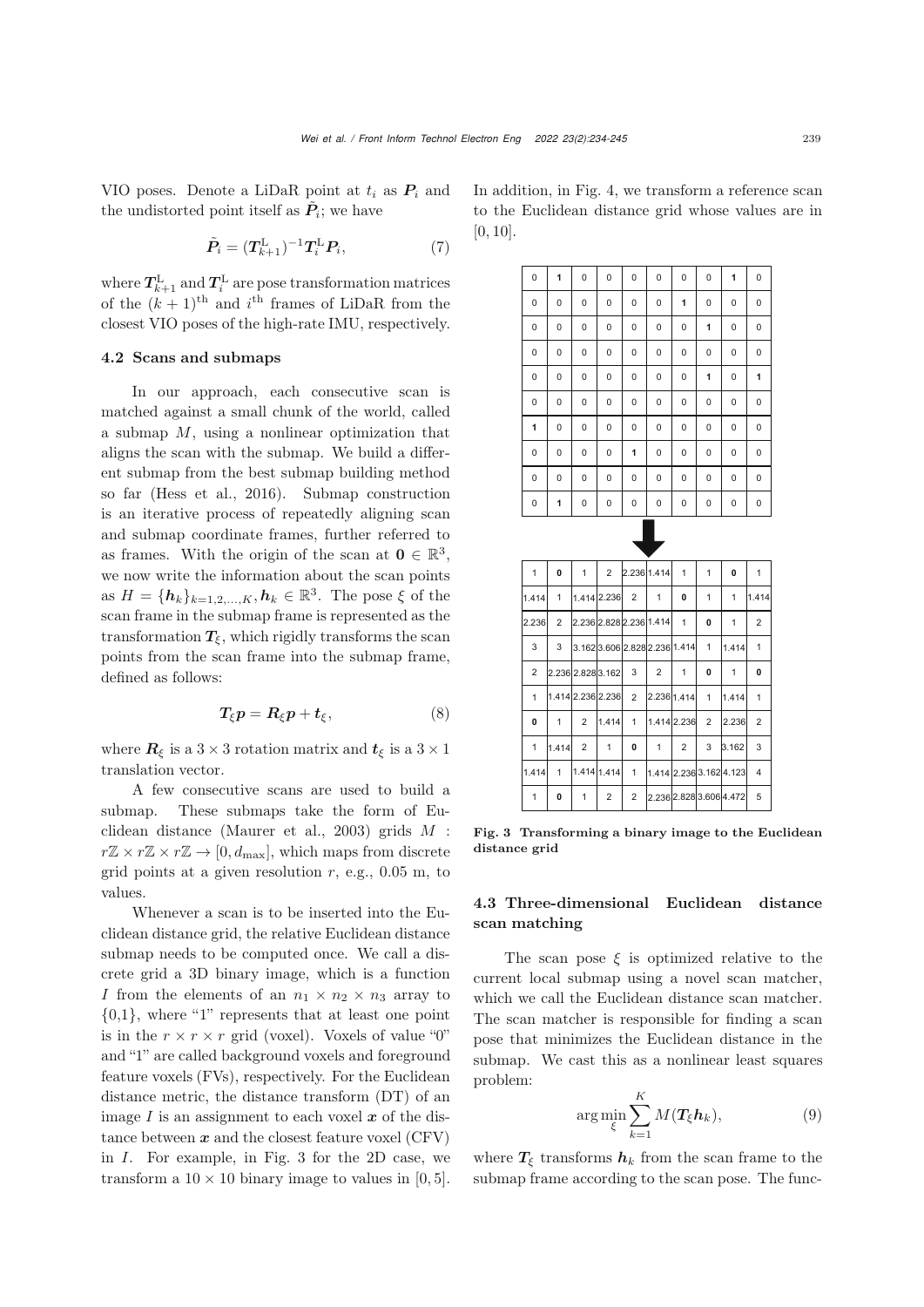

<span id="page-6-0"></span>Fig. 4 The reference 2D scan (top) and the resulting Euclidean distance grid ( $r = 0.05$  m,  $d_{\text{max}} = 10$ ) (bottom)

tion  $M : \mathbb{R}^3 \to \mathbb{R}$  is the value in the local Euclidean distance submap of the scan point.

This is a local optimization; hence, good initial estimates are required. A VIO in Section [3](#page-3-1) can be used to estimate the pose between LiDaR scan matches. Now we illustrate the scan matching method in detail. We are interested in the optimal, pixel-accurate match:

$$
\xi^* = \arg\min_{\xi \in \mathcal{W}} \sum_{k=1}^K M_{\text{nearest}}(\mathbf{T}_{\xi}\mathbf{h}_k),\tag{10}
$$

where  $W$  is the search window and  $M_{\text{nearest}}$  is M extended to all of  $\mathbb{R}^3$  by rounding its arguments to the nearest grid point first, i.e., extending the value of a grid point to the corresponding pixel.

We compute an integral number of steps that could cover the given linear and angular search window sizes, e.g.,  $W_x = W_y = W_z = 0.2$  m,  $W_{r_x} = W_{r_y} = W_{r_z} = 4^{\circ}$ , and the angular step size  $\delta_{\theta} = 0.2^{\circ}$ .

<span id="page-6-2"></span>
$$
w_x = \frac{W_x}{r}, w_y = \frac{W_y}{r}, w_z = \frac{W_z}{r},
$$
  

$$
w_{r_x} = \frac{W_{r_x}}{\delta_\theta}, w_{r_y} = \frac{W_{r_y}}{\delta_\theta}, w_{r_z} = \frac{W_{r_z}}{\delta_\theta},
$$
 (11)

where  $r_x, r_y$ , and  $r_z$  are the roll, pitch, and yaw angles, respectively. In addition, a finite search window set W is created around an estimate  $\xi_0$  placed in its center:

$$
\overline{\mathcal{W}} = \{-w_x, \dots, w_x\} \cdot \{-w_y, \dots, w_y\} \n\cdot \{-w_z, \dots, w_z\} \cdot \{-w_{r_x}, \dots, w_{r_x}\} \n\cdot \{-w_{r_y}, \dots, w_{r_y}\} \cdot \{-w_{r_z}, \dots, w_{r_z}\}, \n\mathcal{W} = \{\xi_0 + (rj_x, rj_y, rj_z, \delta_\theta j_{r_x}, \delta_\theta j_{r_y}, \delta_\theta j_{r_z}) : \n(j_x, j_y, j_z, j_{r_x}, j_{r_y}, j_{r_z}) \in \overline{\mathcal{W}}\}.
$$
\n(12)

We use Algorithm [1](#page-6-1) to find  $\xi^*$ . A multi-level resolution implementation is used to accelerate the algorithm. Since the ICP algorithm is more sensitive to noise [\(Rusinkiewicz and Levoy](#page-11-16), [2001\)](#page-11-16), and our method is more robust to sensor noise because of the involvement of submaps and the Euclidean distance grid, our scan matcher is more robust and stable.

<span id="page-6-1"></span>

| <b>Algorithm 1:</b> Scan matching                                                                               |  |  |  |  |
|-----------------------------------------------------------------------------------------------------------------|--|--|--|--|
| best score $\leftarrow +\infty$                                                                                 |  |  |  |  |
| for $(j_x, j_y, j_z, j_{r_x}, j_{r_y}, j_{r_z}) \in \overline{\mathcal{W}}$ do                                  |  |  |  |  |
| score $\leftarrow \sum_{k=1}^K M_{\text{nearest}}(T_{\xi_0+\Delta\xi}\mathbf{h}_k)$                             |  |  |  |  |
| $\Delta \xi = (r j_x, r j_y, r j_z, \delta_{\theta} j_{r_x}, \delta_{\theta} j_{r_y}, \delta_{\theta} j_{r_z})$ |  |  |  |  |
| if score $\zeta$ best score then                                                                                |  |  |  |  |
| match $\leftarrow \xi_0 + \Delta \xi$<br>best_score $\leftarrow$ score                                          |  |  |  |  |
|                                                                                                                 |  |  |  |  |
| return best score and match                                                                                     |  |  |  |  |

### 4.4 Loop closure

Since scans are matched only against a submap and the VIO matches only a few recent keyframes, the approach above will accumulate errors. The accumulated error is small for only a few consecutive scans and visual frames.

Recognizing the past places and adding loop pose constraints to the pose graph can effectively reduce the cumulative error and improve the positioning accuracy. LiDaR SLAM systems are often unable to detect the loop effectively in certain scenarios, since LiDaR scans can describe only the environment structure, which usually lacks unique features of the scene. Indeed, there may be multiple scenes that have very similar LiDaR scans to be recognized, such as long corridors and office areas with similar structures. However, the rich visual textures can make up for this defect.

We use the BoW to construct the dictionary corresponding to the keyframes using the visual feature points. To insert a new keyframe, all the following conditions must be met: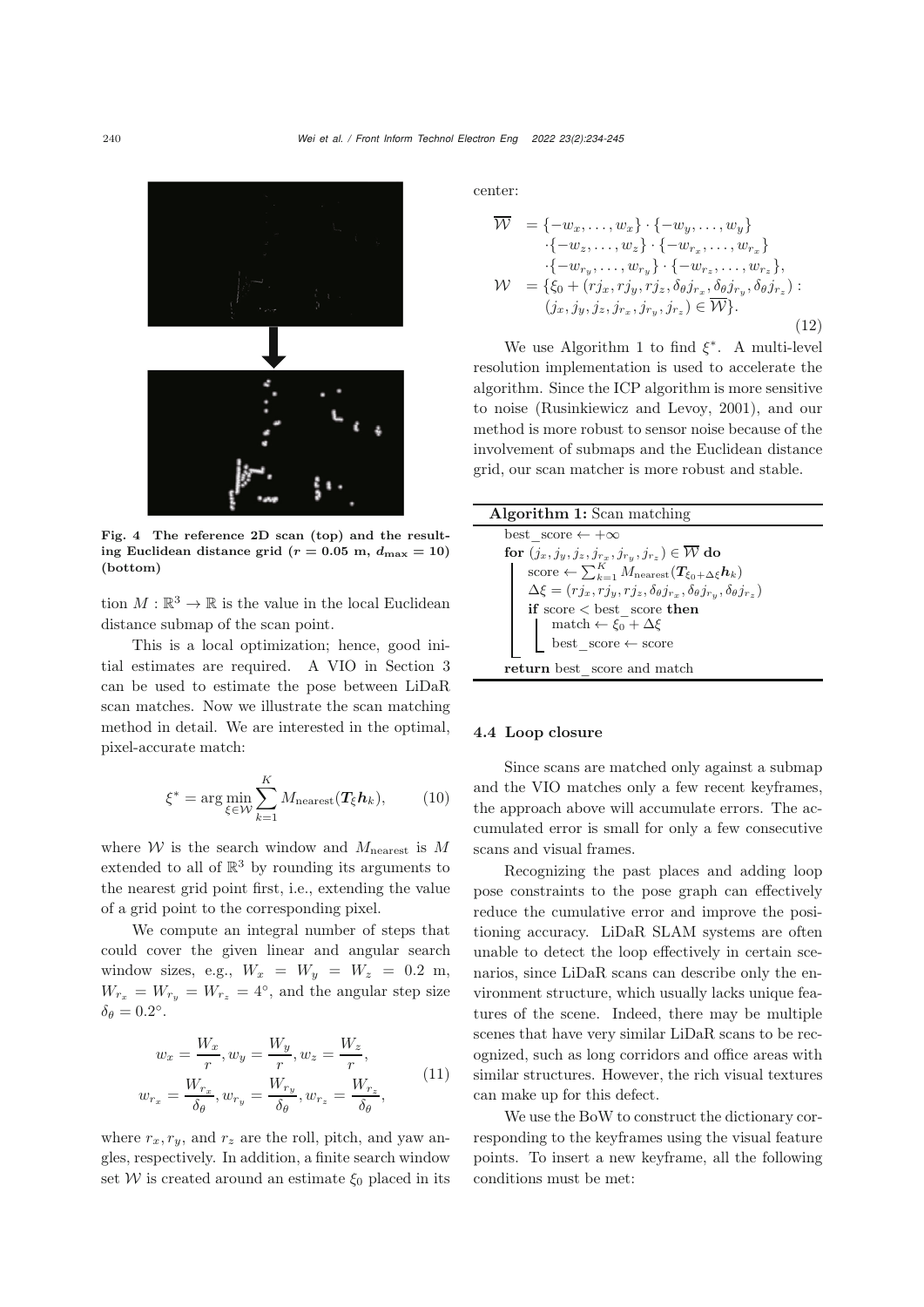1. more than 20 frames must have passed from the last global relocalization;

2. local mapping is idle, or more than 20 frames have passed from the last keyframe insertion;

3. the current frame tracks at least 50 points;

4. the current frame tracks fewer than 90% key points of the last keyframe.

For each keyframe, the ORB features and the visual words in the BoW dictionary are extracted and saved as a bag of features. As a result, a keyframe stores the robot pose and bag of features, as well as the LiDaR scan points obtained in that pose. The keyframes are then used for loop detection and relocalization, and the robot poses of the keyframes are updated after global optimization.

Then, we use Algorithm [2](#page-7-0) to detect and correct the loop. If the matching error is small enough, the loop will be validated and the matching result will be added as a constraint to the graph optimization, so that the accumulative errors can be eliminated.

<span id="page-7-0"></span>

# 5 Experiments and discussion

## 5.1 Methods and procedure

To evaluate the long-term large-scale operation, localization accuracy, and efficiency of the posegraph optimization, we have performed an extensive experimental validation of our VILN system using outdoor sequences from the Karlsruhe Institute of Technology and Toyota Technological Institute (KITTI) dataset [\(Geiger et al., 2013\)](#page-10-14). In our custom complex environments, such as low-texture and duplicated structural scenes, we evaluate the general performance of the system. We also validate our new system when the robot steers fast or the visual sensors are over-exposed.

Our system runs in real time and processes the images and LiDaR scans at exactly the same frame rate in which they were acquired. We have carried out all experiments with an Intel Core i7-5500U (two cores @2.40 GHz) and 8 GB RAM. The robot platform is shown in Fig. [5.](#page-7-1)



Fig. 5 Experimental platform. All experiments are carried out with this platform, which contains a stereo camera, an IMU, a 3D laser scanner, an Intel Core i7-5500U (two cores @2.40 GHz), and 8 GB RAM

<span id="page-7-1"></span>The odometry benchmark from the KITTI dataset contains 11 sequences from a car driven around a residential area with accurate ground truth from GPS and a Velodyne laser scanner. This is a very challenging dataset for the SLAM system due to the high steering velocity and the relatively high car speed, the sequences being recorded at 10 frames/s [\(Mur-Artal et al.](#page-11-17), [2015](#page-11-17)). The dataset contains a highway (such as sequence 01), residential (such as sequences 00, 05, and 08), and some other crucial environments. We play the sequences at the real frame rate at which they were recorded, and VILN is able to process all the sequences. Sequences that contain loops are correctly detected and closed by our system. Next, we compare our results with those from ORB-SLAM2 [\(Mur-Artal and Tardós, 2017](#page-11-5)).

Our custom-collected datasets contain several sequences from a robot traversing a campus and the adjacent pedestrian streets. The sequences are recorded by a stereo camera at 10 frames/s and a resolution of  $1280 \times 600$ , an IMU, and a 3D laser scanner (10 Hz, 16 beams, <sup>0</sup>.09◦ angular resolution, and 2 cm distance accuracy), collecting 320 000 points/s, with a horizontal field of view 360◦ and vertical <sup>30</sup>◦,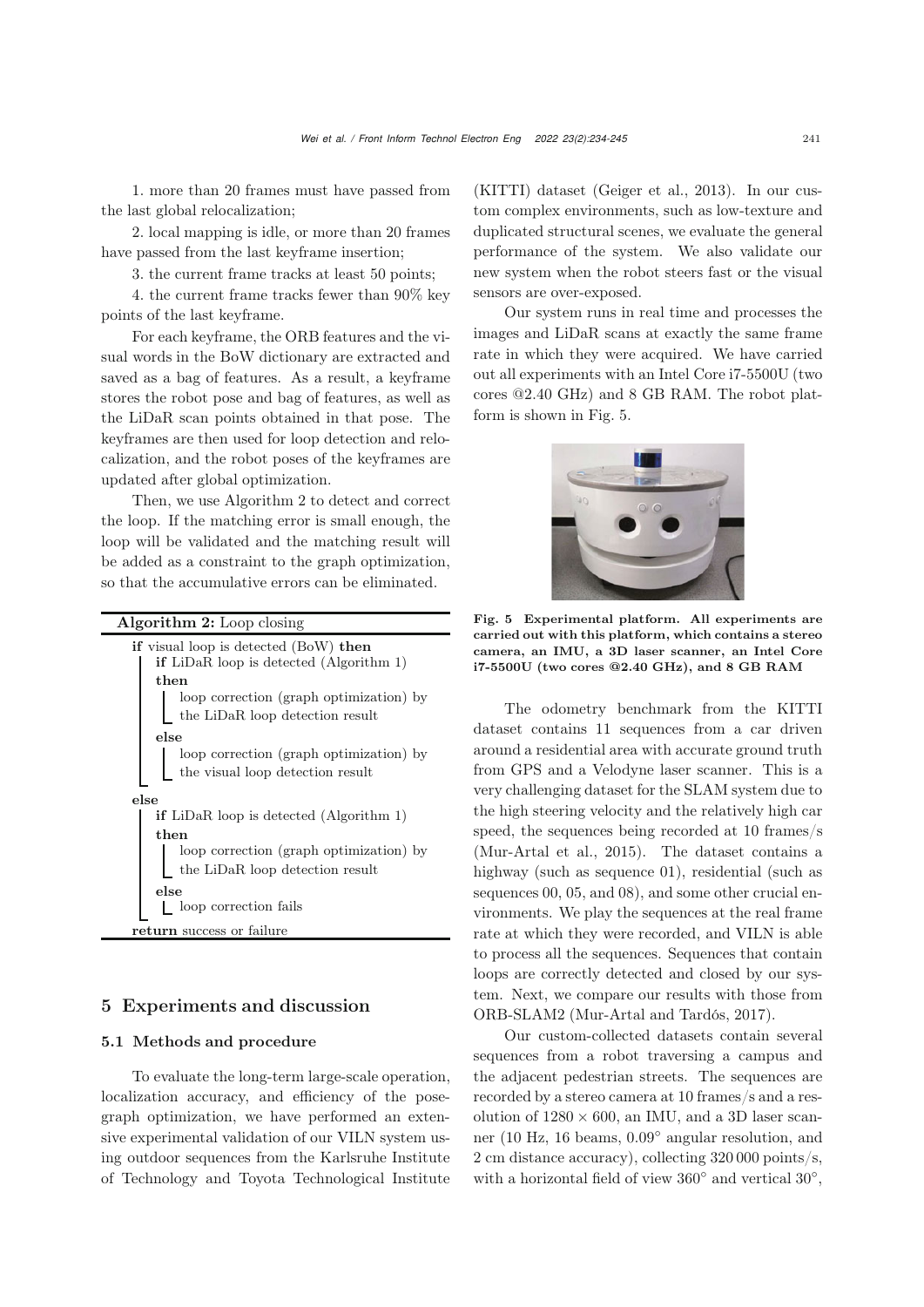and a range of 70 m. The sensors rotate very fast at some places, which will happen often when the robot steers fast; therefore, it is necessary to evaluate the performance of VILN in this situation. Different experiments are undertaken to evaluate the performance in terms of mapping, accuracy, and long-term robustness. In the experiments, the parameter  $r$  in Eq.  $(11)$  is set to 0.05 m by considering the accuracy and real-time requirement of the system in different environments.

# 5.2 Large-scale scenarios in the KITTI dataset

We present the relative median translation root mean square error (RMSE) of our keyframe trajectories in Table [1.](#page-8-0) The relative median translation RMSE is defined as

error = 
$$
\frac{1}{T_{\text{total}}} \sum_{k=1}^{K} ||\mathbf{p}_k - \hat{\mathbf{p}}_k||^2 / K,
$$
 (13)

where  $p_k = (x_k, y_k, z_k)^T$  is the position of each frame estimated using our framework,  $\hat{\boldsymbol{p}}_k = (\hat{x}_k, \hat{y}_k, \hat{z}_k)^T$  is the ground truth of each frame, and  $T_{total}$  is the total mileage of the dataset.

The results demonstrate that VILN is more accurate and long-term robust, the trajectory relative error being typically below 0.33% of its mileage, sometimes even less as in sequence 00 with an error of 0.064% or higher as in sequence 09 with an error of 1.67%. In sequence 00, there are several loops, and VILN detects these correctly. Fig. [6](#page-8-1) demonstrates that it is necessary to use loop correction to achieve long-term robustness and more accurate results. As shown in Table [1,](#page-8-0) our system outperforms ORB-SLAM2 in most sequences. In sequence 09, for the frontend odometry of our system, we use tightly coupled visual-IMU odometry first and then loosely coupled LiDaR odometry to estimate the poses, which relies heavily on the accuracy of LiDaR correction. Moreover, there may be some duplicated structural

<span id="page-8-0"></span>

|  |  | Table 1 Comparison of accuracy in the KITTI dataset |  |  |  |  |
|--|--|-----------------------------------------------------|--|--|--|--|
|--|--|-----------------------------------------------------|--|--|--|--|

| Sequence | Dimension $(m \times m)$ | Relative median translation RMSE $(\%)$ | Mileage $(m)$ |         |
|----------|--------------------------|-----------------------------------------|---------------|---------|
|          |                          | <b>VILN</b><br>ORB-SLAM2                |               |         |
| KITTI 00 | $496\times564$           | 0.064                                   | 0.70          | 3744.90 |
| KITTI 01 | $1157\times1827$         | 0.19                                    | 1.39          | 2461.75 |
| KITTI 02 | $946\times599$           | 0.091                                   | 0.76          | 5251.44 |
| KITTI 03 | $199\times 471$          | 0.23                                    | 0.71          | 567.40  |
| KITTI 04 | $394\times0.5$           | 0.12                                    | 0.48          | 393.43  |
| KITTI 05 | $426\times 479$          | 0.11                                    | 0.40          | 2224.17 |
| KITTI 06 | $457\times23$            | 0.17                                    | 0.51          | 1236.30 |
| KITTI 07 | $209\times191$           | 0.088                                   | 0.50          | 701.12  |
| KITTI 08 | $391\times808$           | 0.33                                    | 1.05          | 3236.36 |
| KITTI 09 | $568\times465$           | 1.67                                    | 0.87          | 1698.60 |
| KITTI 10 | $177\times 671$          | 0.14                                    | 0.60          | 924.93  |

Bold values represent better results



<span id="page-8-1"></span>Fig. 6 Sequence 00 from the odometry benchmark of the KITTI dataset: (a) fusion maps; (b) ground truth and trajectories with and without loop closure; (c) relative RMSE comparison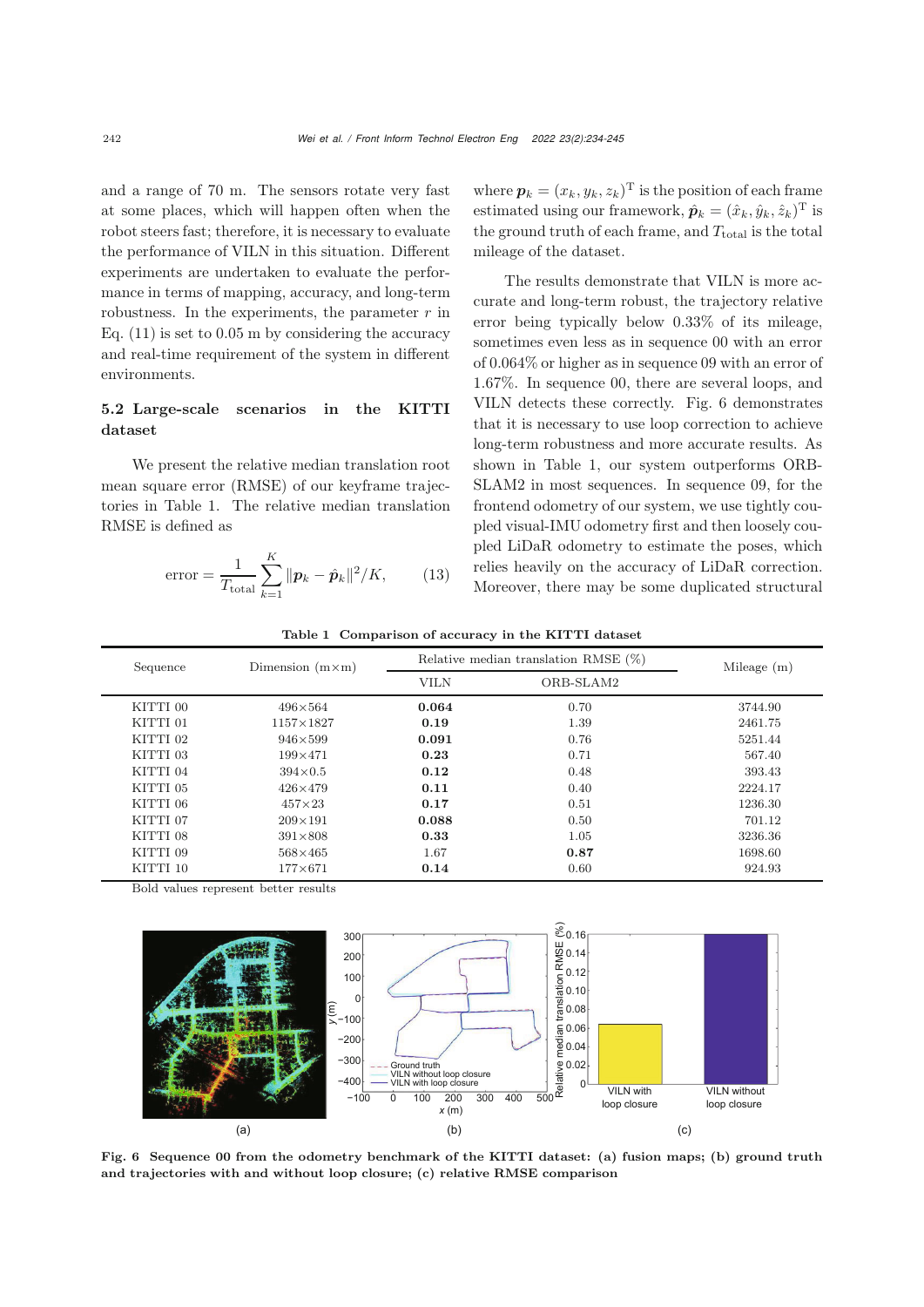LiDaR keyframes when visual correction is not so accurate. All the above situations may be the reason that the result of our system is worse. In future work, we will use tightly coupled visual-IMU-LiDaR odometry to improve the performance of VILN.

Some of our trajectories and the ground truth are shown in Fig. [7.](#page-9-0) We have aligned the keyframe trajectories of the VILN system and the ground truth with a similarity transformation.

# 5.3 System performance in custom-collected datasets

For visual sensors, as shown in Fig. [8,](#page-9-1) the rapid steering of the robot causes the image to be blurred, and some scenes cause over-exposure in our customcollected datasets. For the above reasons, the pure visual SLAM system ORB-SLAM2 does not finish the sequences. Therefore, we evaluate only the performance of our VILN system using the customcollected datasets.

Fig. [9](#page-9-2) shows a long corridor environment, which may cause a pure LiDaR system to fail. In Fig. [10,](#page-9-3) we show the mapping results of VILN with and without loop correction. By observing the middle part of Fig. [10,](#page-9-3) it is clear that the right image (with loop correction) is more accurate than the left one (without loop correction).

Fig. [11](#page-10-15) shows several examples of the custom sequences using the VILN system. While Fig. [11a](#page-10-15) includes low-texture environments that may be



<span id="page-9-0"></span>Fig. 7 Estimated trajectory (blue) and ground truth  $(\text{red})$  in KITTI sequences 01 $(a)$ , 03 $(b)$ , 05 $(c)$ , and 10 (d). References to color refer to the online version of this figure



<span id="page-9-1"></span>Fig. 8 Some crucial situations for pure visual SLAM systems: (a) the robot steers very fast; (b) the cameras are over-exposed by changes in light conditions



Fig. 9 Experimental mapping result of the proposed method in long corridor environments

<span id="page-9-2"></span>

Fig. 10 Experimental mapping results: comparison of the proposed method with and without loop correction. Top: left is the result without loop correction, and the right panel is with loop correction; middle: details of the top results (clearly, the result on the right is more accurate than that on the left); bottom: the experimental environment

<span id="page-9-3"></span>unfriendly for pure visual methods, Fig. [11b](#page-10-15) contains complex environments, such as duplicated structures or light changes, which may cause over-exposure of the visual sensors. Such environments could render the pure visual or LiDaR methods unsuccessful. However, our system could run stably for a long term in such environments.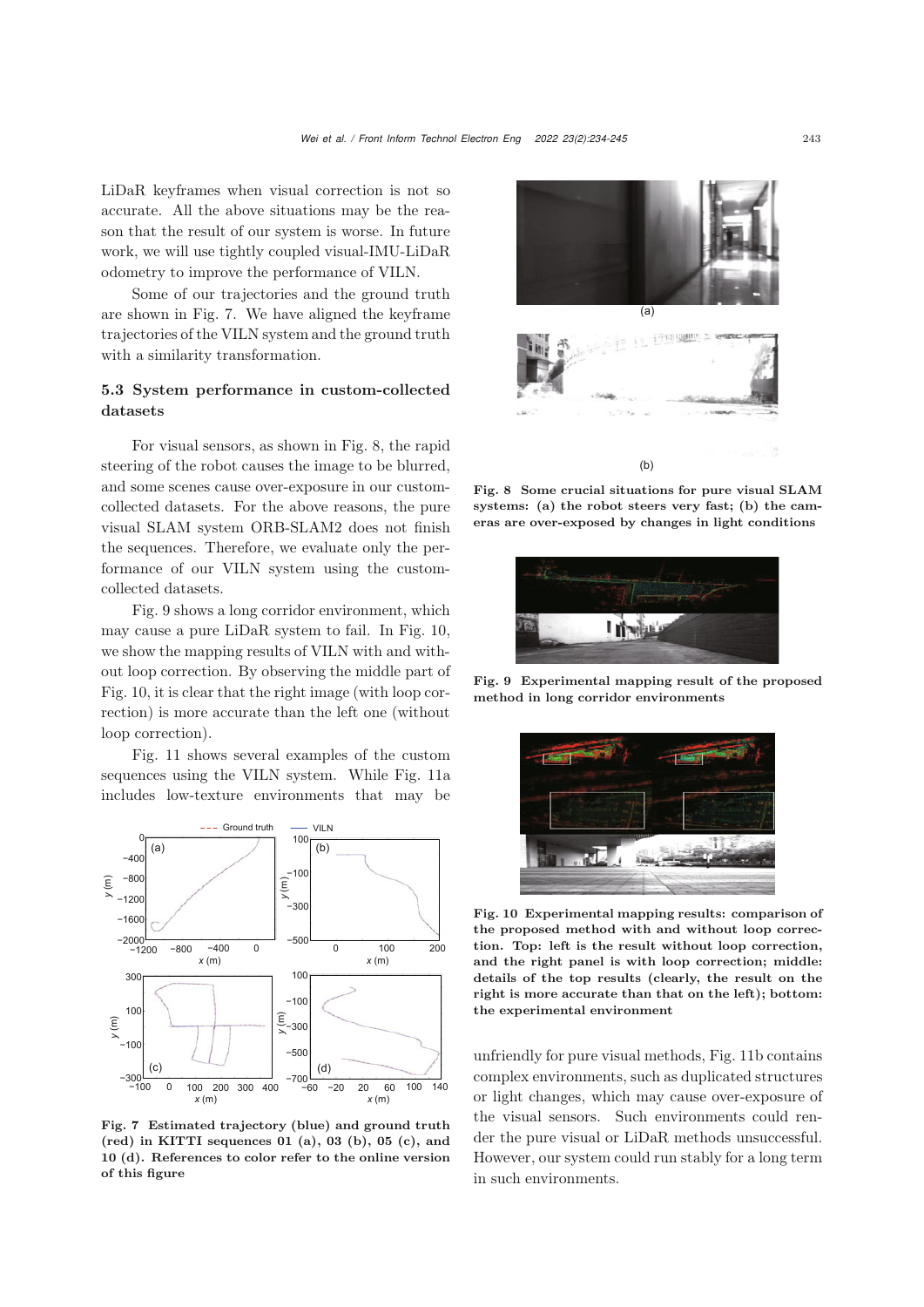

Fig. 11 Experimental mapping results of the proposed method. (a) includes low-texture environments that may be unfriendly for pure visual methods, and (b) contains complex environments, such as changes in light conditions and duplicated structures, which will cause the pure visual or LiDaA methods to fail

# <span id="page-10-15"></span>6 Conclusions and future work

In this paper, a new SLAM framework based on the fusion of vision-IMU-3D LiDaR, namely, VILN SLAM, has been presented, and an extensive evaluation using custom-collected datasets and public datasets has been provided and discussed. This newly proposed VILN SLAM system uses a robust visual-IMU-LiDaR odometry to handle critical environments, a LiDaR enhanced visual loop closure system to eliminate the drift caused by long-term running, and a LiDaR and vision fused map to achieve relocalization after long-term running with low drift. We have demonstrated that our VILN SLAM system is consistently valid in different indoor and outdoor scenarios, including more complex environments such as low-texture and duplicated structural environments. The error of the system is typically  $\leq 0.33\%$  regardless of the scale (small or large) of the scenarios. In the future, we will focus on developing a new tightly coupled visual-IMU-LiDaR fusion navigation system to further improve the accuracy and long-term robustness under more complex and dynamic environments.

#### Contributors

Wei WEI, Xiaorui ZHU, and Yi WANG designed the research. Wei WEI processed the data. Wei WEI and Xiaorui ZHU drafted the paper. Yi WANG helped organize the paper. Wei WEI and Xiaorui ZHU revised and finalized the paper.

## Compliance with ethics guidelines

Wei WEI, Xiaorui ZHU, and Yi WANG declare that they have no conflict of interest.

#### References

- <span id="page-10-10"></span>Banerjee N, Connolly RC, Lisin D, et al., 2019. View management for lifelong visual maps. IEEE/RSJ Int Conf on Intelligent Robots and Systems, p.7871-7878. https://doi.org/10.1109/IROS40897.2019.8968245
- <span id="page-10-0"></span>Davison AJ, Reid ID, Molton ND, et al., 2007. MonoSLAM: real-time single camera SLAM. *IEEE Trans Patt Anal Mach Intell*, 29(6):1052-1067. https://doi.org/10.1109/TPAMI.2007.1049
- <span id="page-10-8"></span>Deschaud JE, 2018. IMLS-SLAM: scan-to-model matching based on 3D data. IEEE Int Conf on Robotics and Automation, p.2480-2485.

https://doi.org/10.1109/ICRA.2018.8460653

<span id="page-10-2"></span>Engel J, Schöps T, Cremers D, 2014. LSD-SLAM: large-scale direct monocular SLAM. Proc $13^{\rm th}$  European Conf on Computer Vision, p.834-849. https://doi.org/10.1007/978-3-319-10605-2\_54

<span id="page-10-4"></span>Engel J, Koltun V, Cremers D, 2018. Direct sparse odometry.

- *IEEE Trans Patt Anal Mach Intell*, 40(3):611-625. https://doi.org/10.1109/TPAMI.2017.2658577
- <span id="page-10-3"></span>Forster C, Pizzoli M, Scaramuzza D, 2014. SVO: fast semidirect monocular visual odometry. IEEE Int Conf on Robotics and Automation, p.15-22. https://doi.org/10.1109/ICRA.2014.6906584
- <span id="page-10-12"></span>Forster C, Carlone L, Dellaert F, et al., 2017. On-manifold preintegration for real-time visual-inertial odometry. *IEEE Trans Robot*, 33(1):1-21. https://doi.org/10.1109/TRO.2016.2597321
- <span id="page-10-14"></span>Geiger A, Lenz P, Stiller C, et al., 2013. Vision meets robotics: the KITTI dataset. *Int J Robot Res*, 32(11): 1231-1237.
- <span id="page-10-6"></span>https://doi.org/10.1177/0278364913491297 Grisetti G, Stachniss C, Burgard W, 2007. Improved techniques for grid mapping with Rao-Blackwellized particle filters. *IEEE Trans Robot*, 23(1):34-46. https://doi.org/10.1109/TRO.2006.889486
- <span id="page-10-9"></span>Hemann G, Singh S, Kaess M, 2016. Long-range GPSdenied aerial inertial navigation with lidar localization. IEEE/RSJ Int Conf on Intelligent Robots and Systems, p.1659-1666.

https://doi.org/10.1109/IROS.2016.7759267

- <span id="page-10-13"></span>Hess W, Kohler D, Rapp H, et al., 2016. Real-time loop closure in 2D LIDAR SLAM. IEEE Int Conf on Robotics and Automation, p.1271-1278. https://doi.org/10.1109/ICRA.2016.7487258
- <span id="page-10-5"></span>Kerl C, Sturm J, Cremers D, 2013. Dense visual SLAM for RGB-D cameras. IEEE/RSJ Int Conf on Intelligent Robots and Systems, p.2100-2106. https://doi.org/10.1109/IROS.2013.6696650
- <span id="page-10-11"></span>Kim G, Park B, Kim A, 2019. 1-day learning, 1-year localization: long-term LiDAR localization using scan context image. *IEEE Robot Autom Lett*, 4(2):1948-1955. https://doi.org/10.1109/LRA.2019.2897340
- <span id="page-10-1"></span>Klein G, Murray D, 2007. Parallel tracking and mapping for small AR workspaces. Proc 6<sup>th</sup> IEEE and ACM Int Symp on Mixed and Augmented Reality, p.1-10. https://doi.org/10.1109/ISMAR.2007.4538852
- <span id="page-10-7"></span>Konolige K, Grisetti G, Kümmerle R, et al., 2010. Efficient sparse pose adjustment for 2D mapping. IEEE/RSJ Int Conf on Intelligent Robots and Systems, p.22-29. https://doi.org/10.1109/IROS.2010.5649043